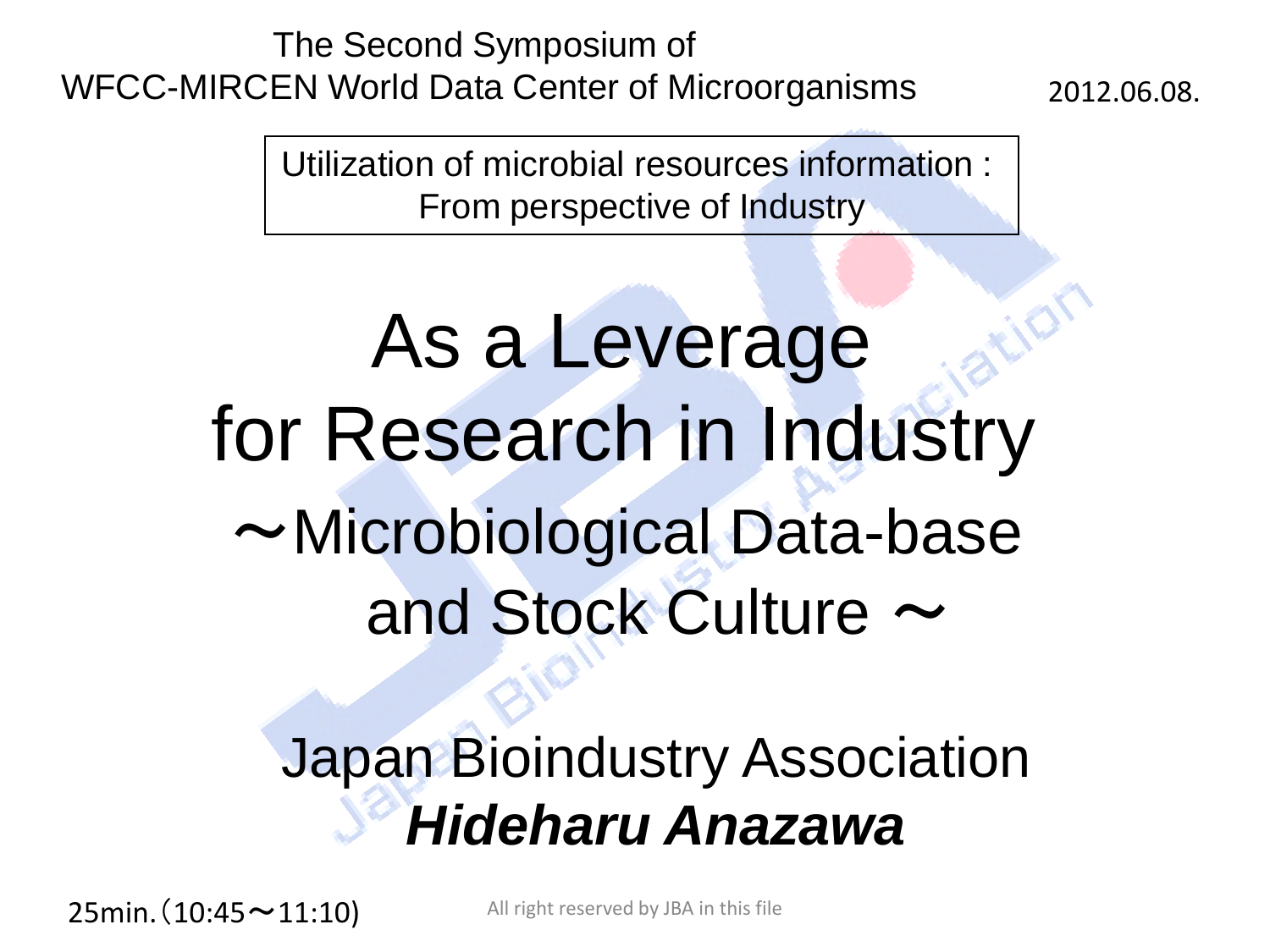# R&D budget of Japanese Pharmaceutical Industries

○R&D budget of Japanese Pharmaceutical Industries is expanding (2001:USD6,772 mill. →2010:USD14,536 mill.(X 2.1))

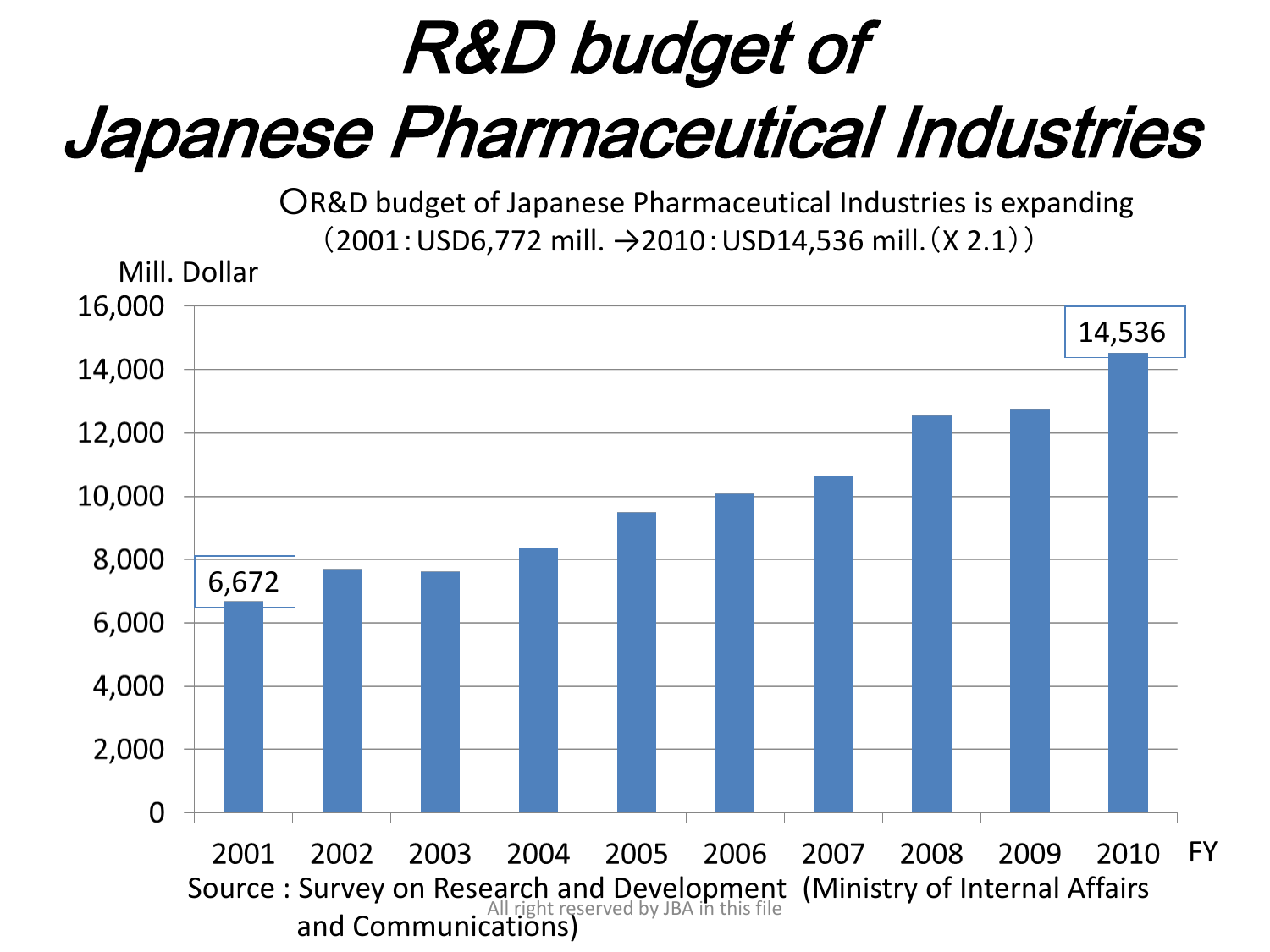# Number of Patent grants (Life science)



Source: Japan Patent Office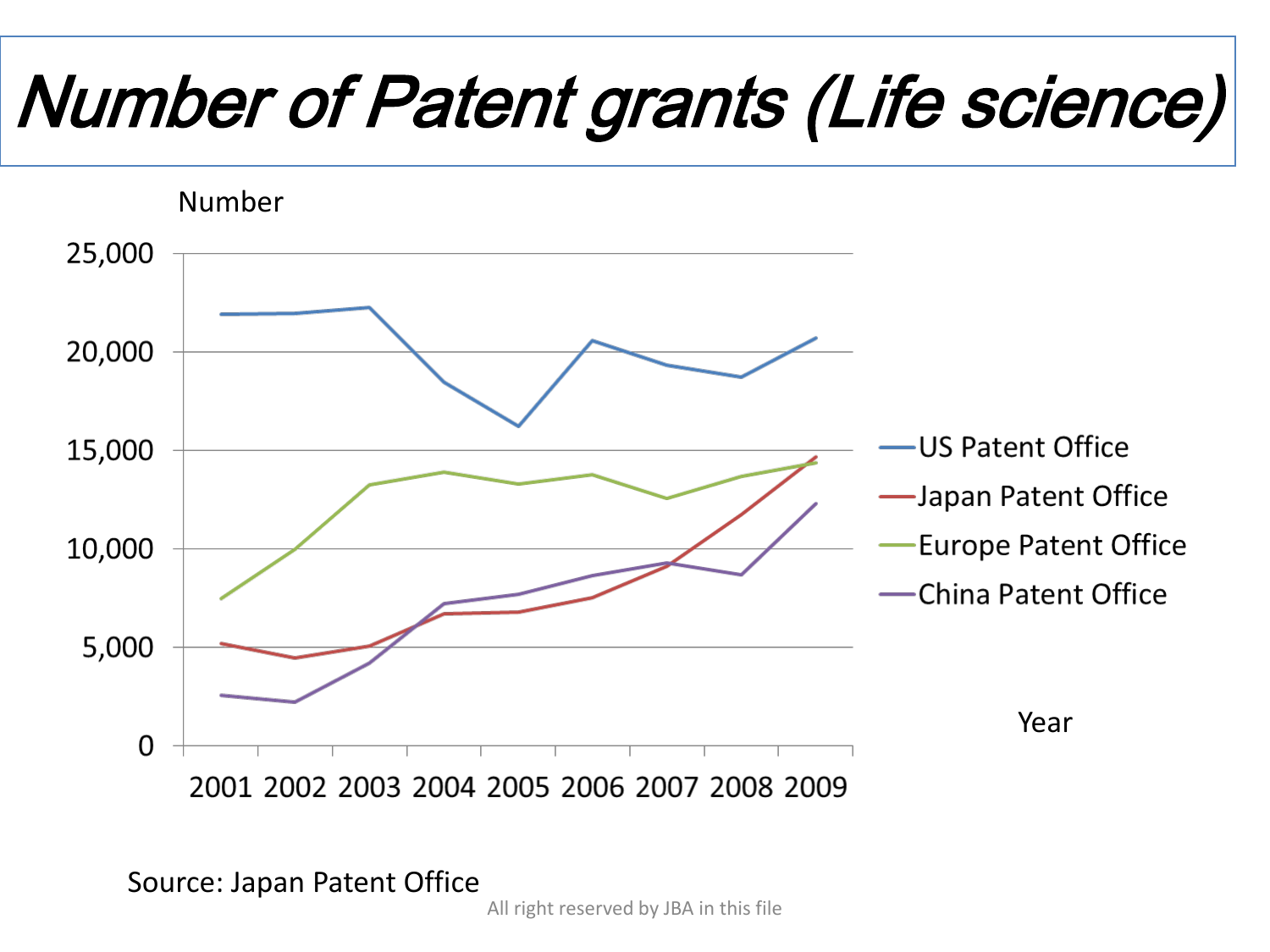# Global Spending on Medicines

○Japanese market share is 11% in 2010.

○Japanese market will continuously expand under aging society



 $$1,065-1,095Br$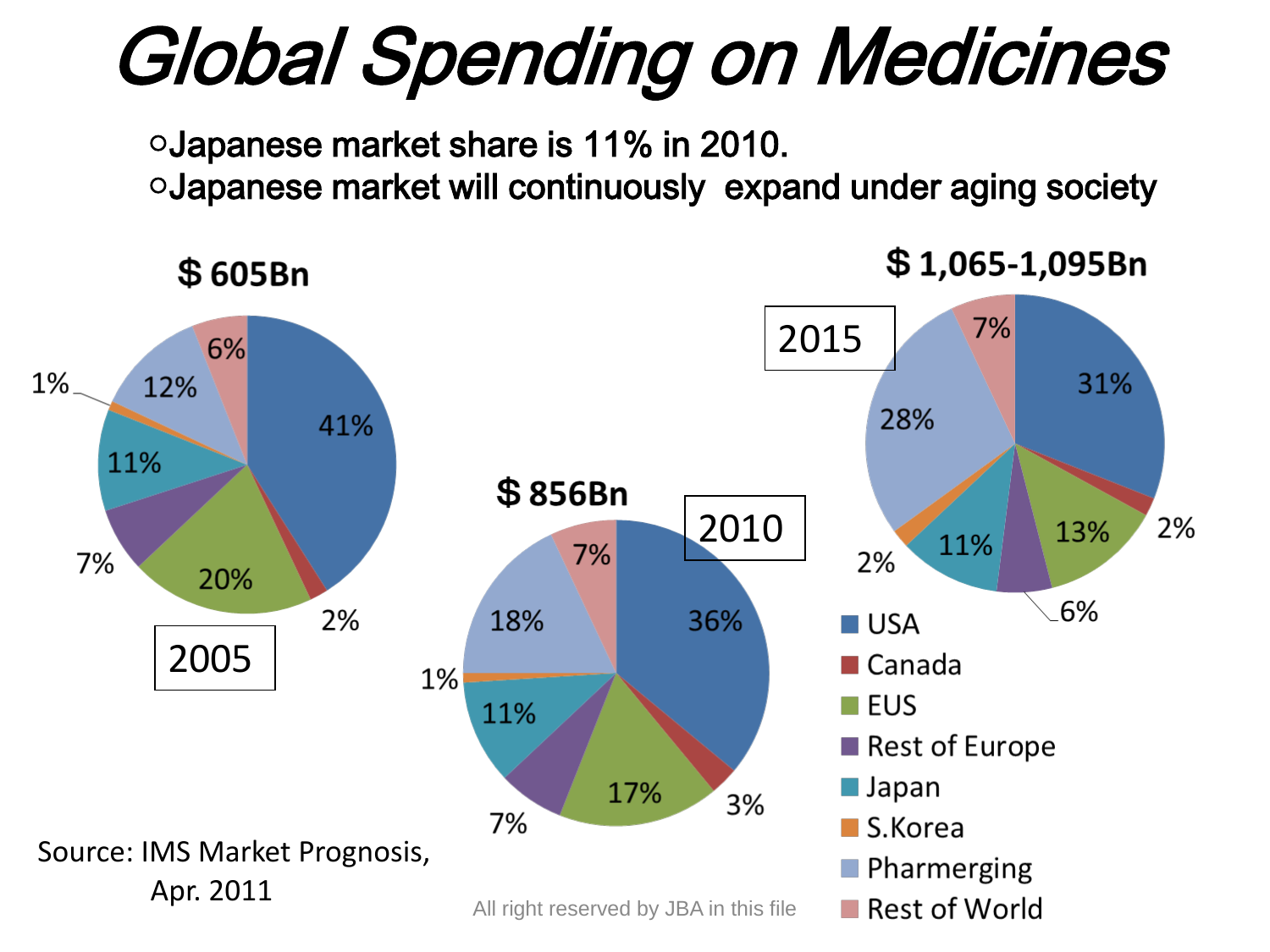# Main Application of Biotechnology and Microbiology for Industry

○Pharmaceutical/Medicine/Diagnostic reagents

○Food/Fermentation products/Functional food

○Bio-fuel/ Bio-chemicals/Bio-refinary

○Environment Cleaning/Bio-remediation / Bio-augmentation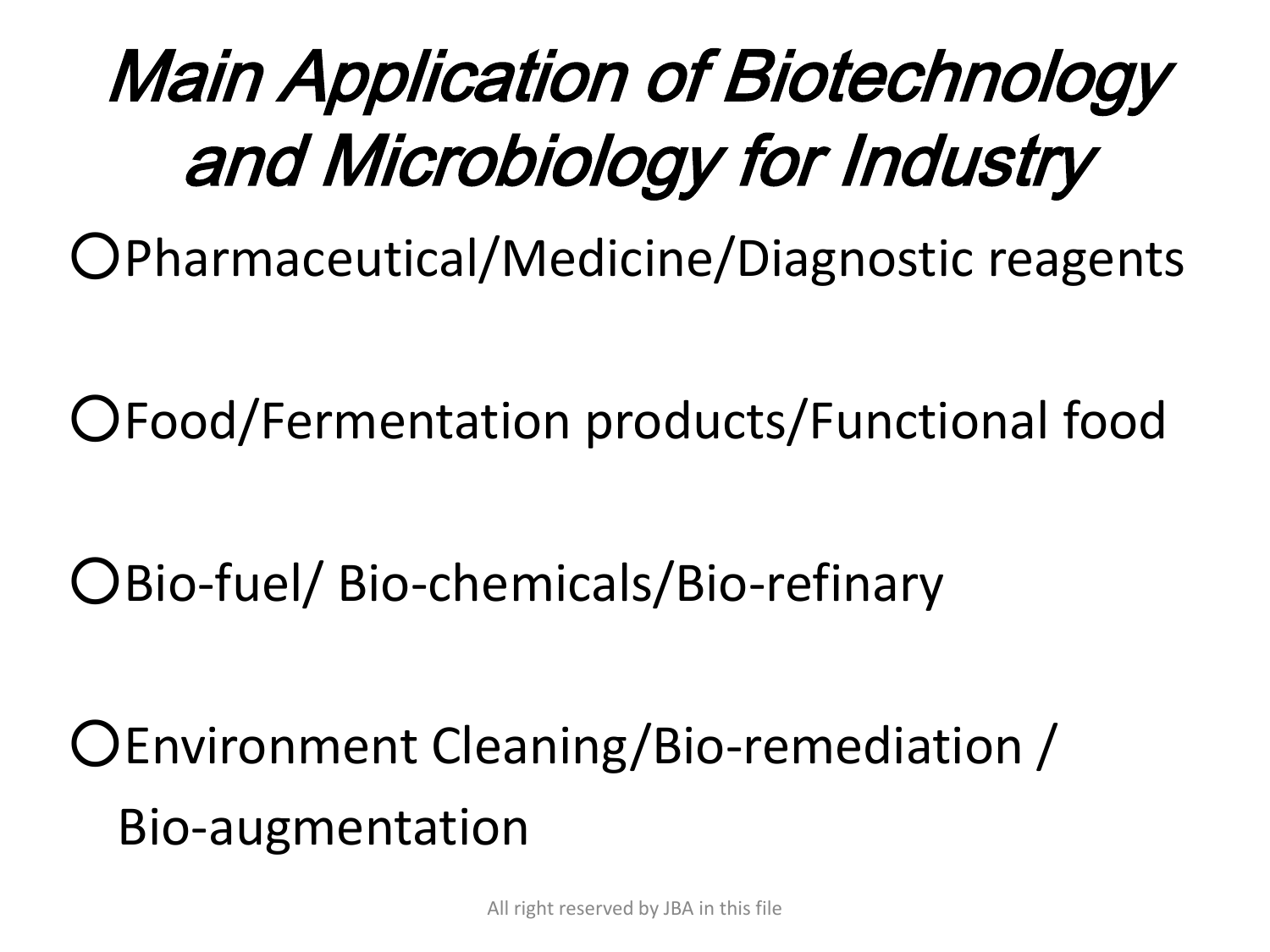#### **Predicted growth of Bio-based Chemical products**

Billion US Dollar

|            | 2005         |                 | 2010         |                 | 2025         |                 |
|------------|--------------|-----------------|--------------|-----------------|--------------|-----------------|
|            | <b>Total</b> | <b>Biobased</b> | <b>Total</b> | <b>Biobased</b> | <b>Total</b> | <b>Biobased</b> |
| Comodity   | 475          | 0.9             | 550          | $5 - 11$        | 857          | 50-86           |
|            |              | $(0.2\%)$       |              | $(1-2%)$        |              | $(6-10%)$       |
| Speciality | 375          | 5               | 435          | 87-110          | 679          | 300-340         |
|            |              | (1.3%)          |              | $(20-25%)$      |              | $(44 - 50\%)$   |
| Fine       | 100          | 15              | 125          | $25 - 32$       | 195          | 88-98           |
|            |              | (15%)           |              | $(20-26%)$      |              | $(45 - 50%)$    |
| Polymer    | 250          | 0.3             | 290          | 15-30           | 452          | 45-90           |
|            |              | $(0.1\%)$       |              | $(5-10%)$       |              | $(10-20%)$      |
| All        | 1200         | 21.2            | 1400         | 132-183         | 2183         | 483-614         |
| Chemical   |              | $(1.8\%)$       |              | $(9-13%)$       |              | $(22 - 28%)$    |

The Bioeconomy to 2030: Designing a Policy Agenda (OECD ,2009)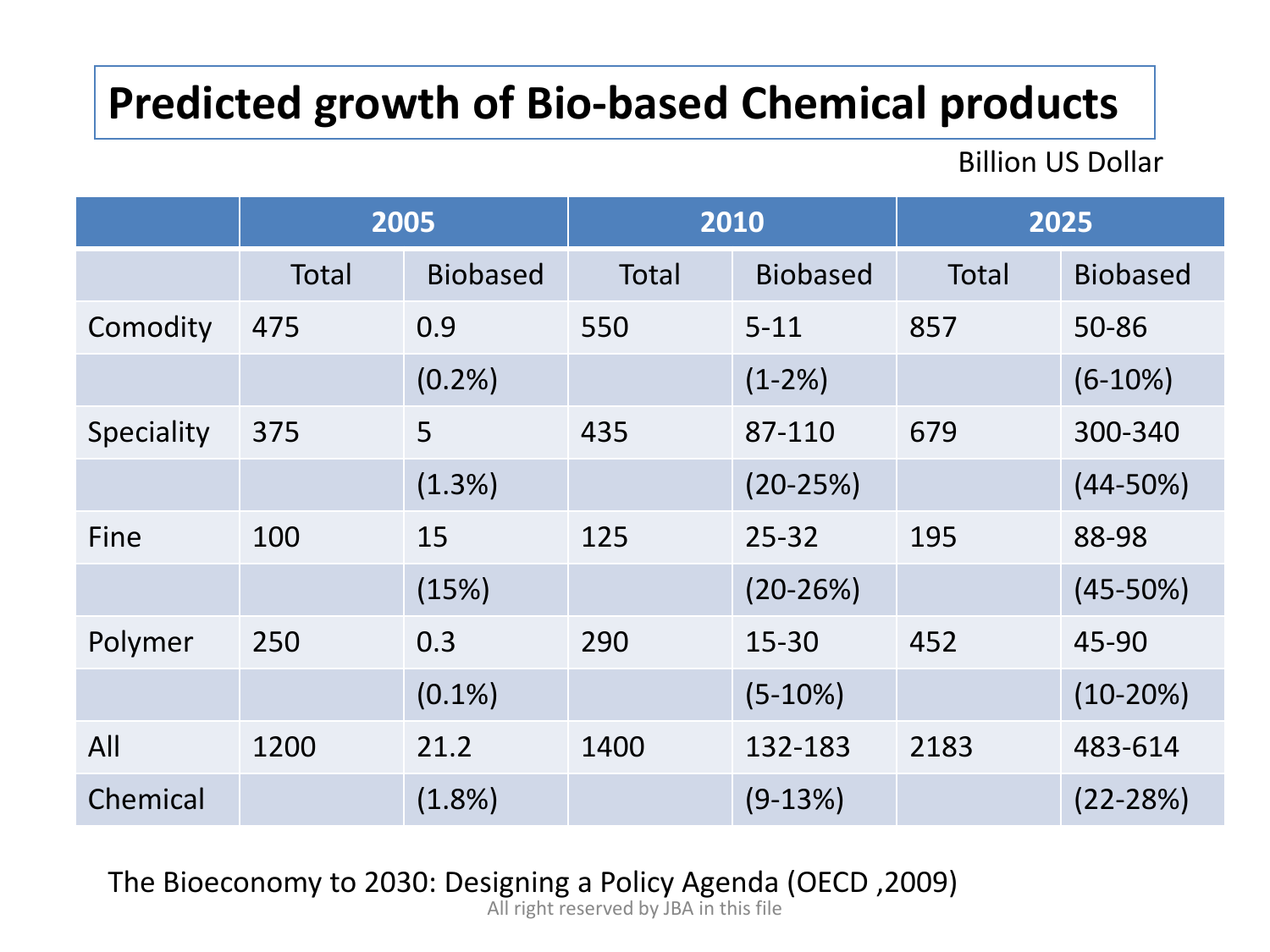## **Market of Health Foods**

**Market of Total health foods USD 19.3 Bill.**



Japan health food association  $\epsilon_\text{served by JBA in this file}$  Health Food news Paper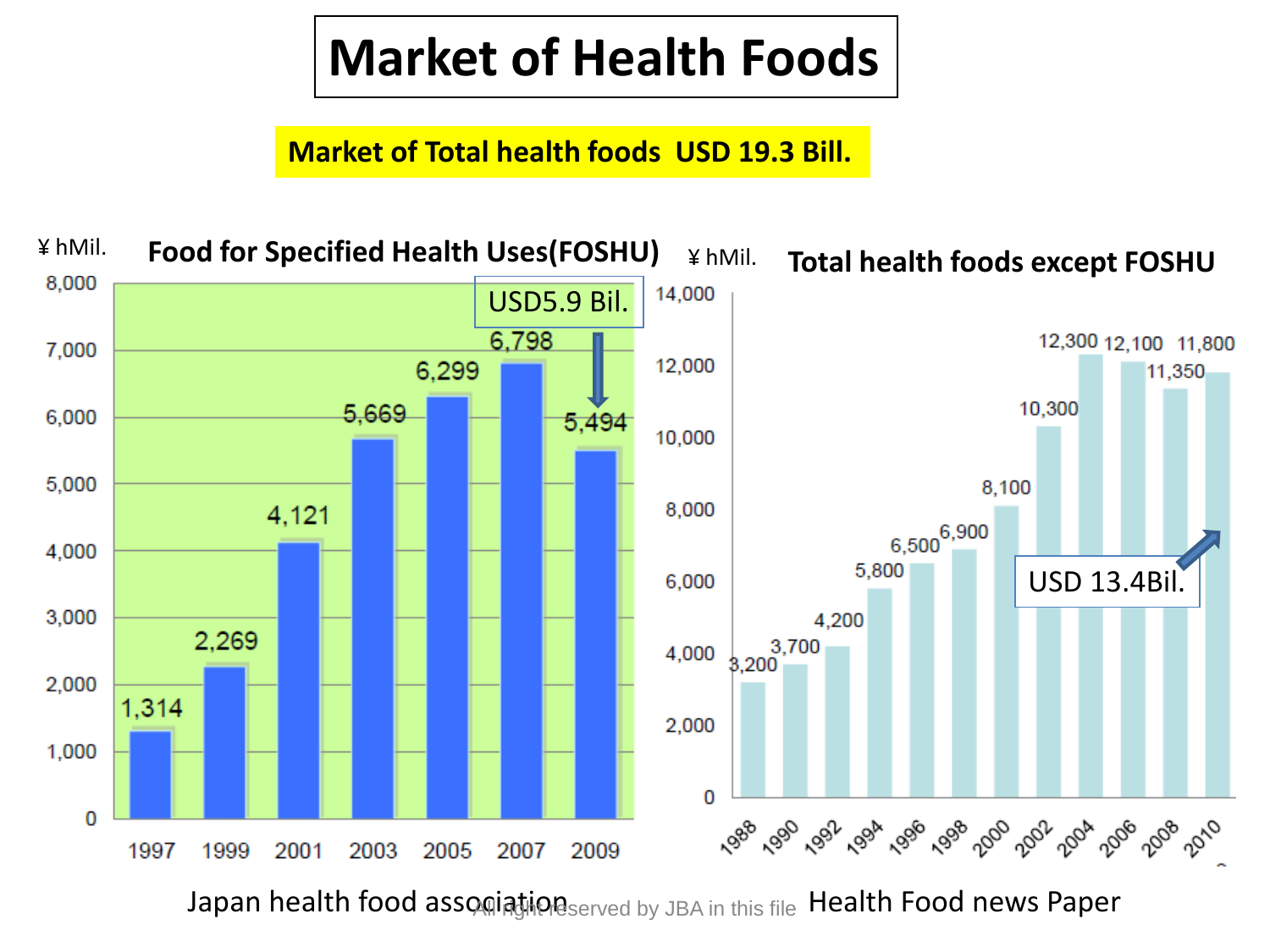## Some issues on Screening of active products from microbes

## Ⅰ、Enzyme Activity (Biological catalyst) Ⅱ、Active chemical compound

○Decrease of discovery of novel compound and few successful drug

- Database construction by know-how  $\angle$  Early judgment of go or not go
- ・Improvement of sensitivity of analytical system
- Optimization of culture condition  $\angle$  All products should be isolated from a strain
- ・Technological Innovation

○Diversity of structure

・Novel protein by genome-shuffling and designing of novel biosynthetic pathway

・Biological diversity on gene resources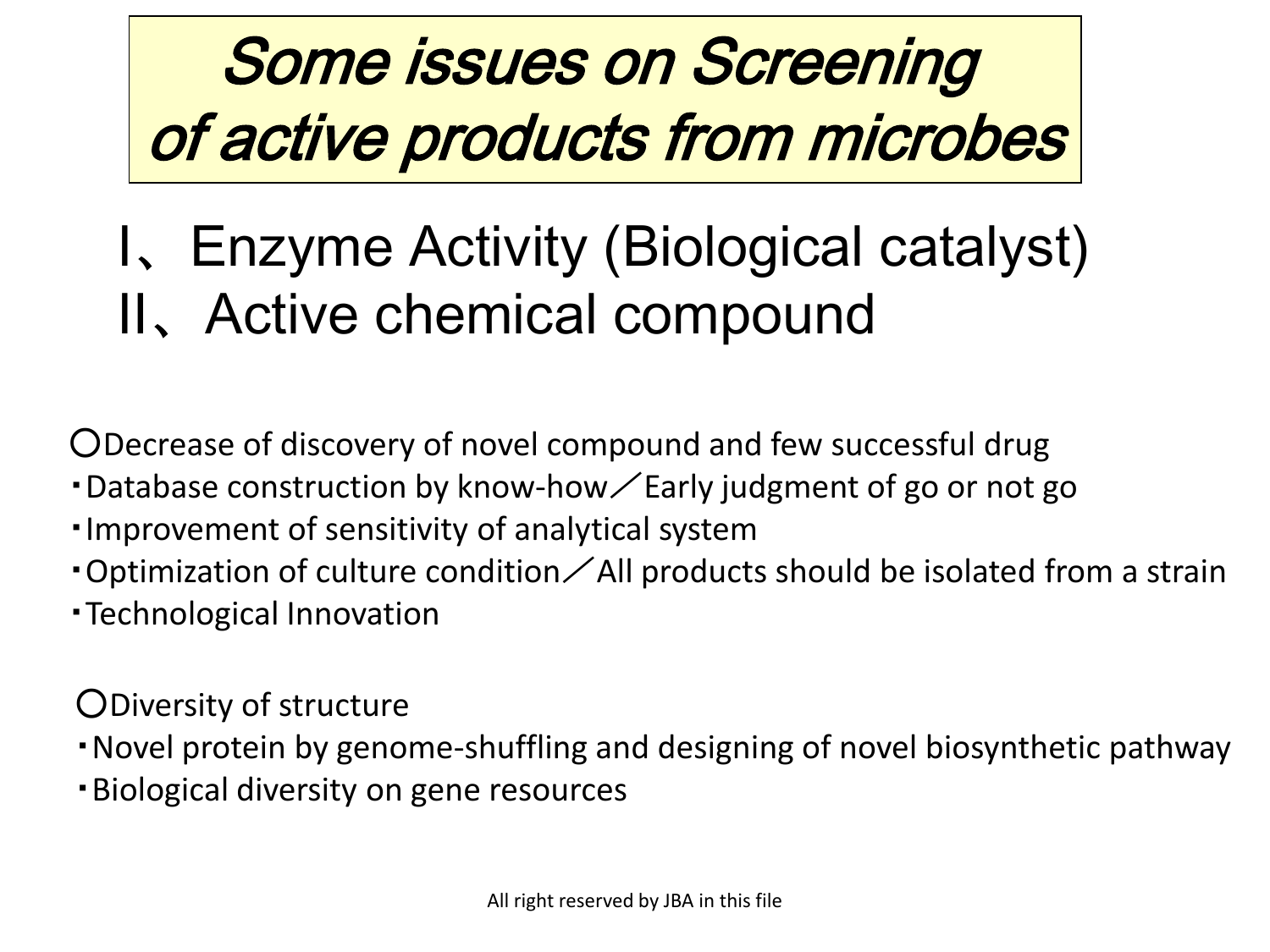## **Screening with Natural product**

- Natural products was found as Antibiotics, Anticancer, Immuno-suppressive drug
- Cell Based Assay system
- Molecular target assay System is not suitable
- Low reproducibility of Assay result
- High diversity on Structural and Activity





- Increase of Molecular target assay System
- Improvement of High through Put Screening system correlated with High diversity on Structural and activity of extracts
- High sensitivity of analytical system overcomes low reproducibility of production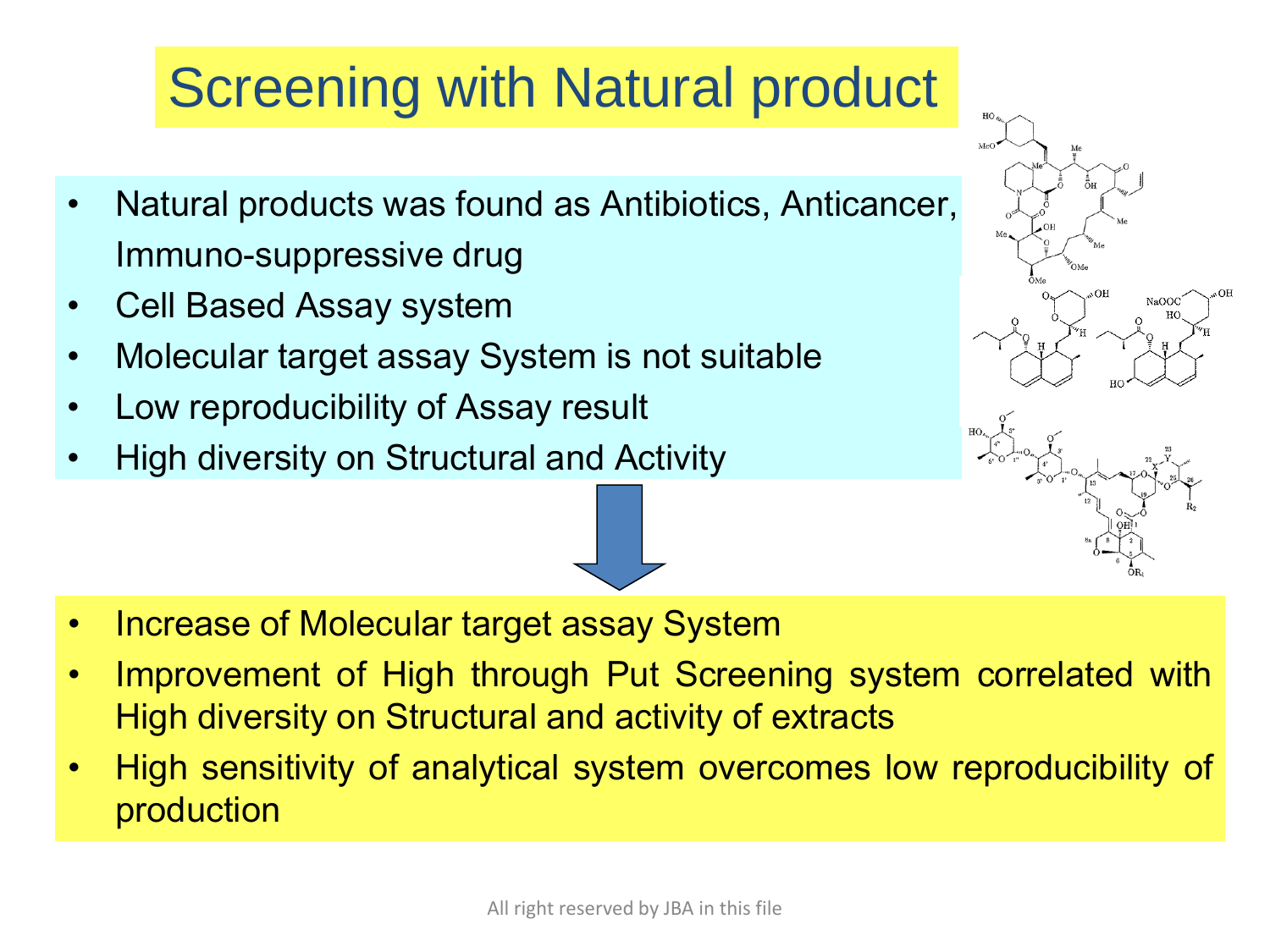#### Important issue for Bioindustry about usage of culture collection Application of Microbiological information for Bioindustry

#### 1, Primary Screening resource for active compound, enzyme or genes

- ・Type culture collection
- $\cdot$  Information about medium composition of each strain
- ・Preservation of activity at freshly isolated

#### 2,Scondary screening

- ・Collection of related or same pieces strains
- Accurate identification of each stock culture

As a database, information of first published scientific paper is important. Origin of strain is one of most important information for industry.

Patentability: Novelty ,Originality, Applicability,

Industrial Applicability **Novelty** Inventive Step and non-obviousness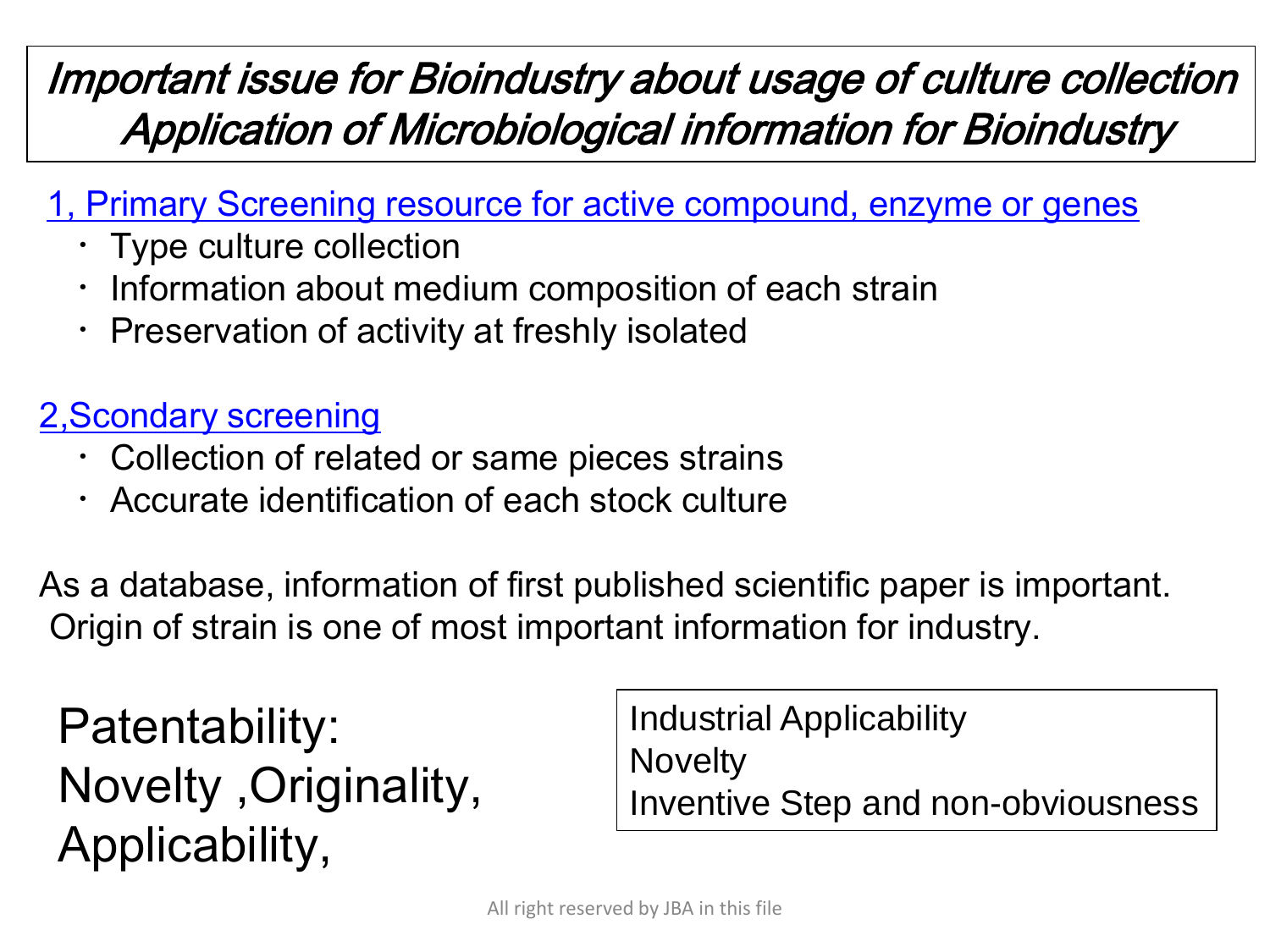#### **Whole genome information**、*omics information(m-RNA,Protein, interaction etc)*

Understanding of Biosynthetic pathway、Gene-function

- $\rightarrow$  Designing of synthetic pathway
- → *Breeding of novel fermentation strain*

Function of Gene  $\rightarrow$  Understanding of protein function

 → Designing of Advanced Protein(Enzyme、Regulator、Receptor) →Creation of Advanced Enzyme comparable to Chemical Catalyst  *Methodology with System-Biology*

#### **Screening of novel microbe (enzyme) from nature**

 Analysis of microbial flora、isolation of unculturable microbe Extraction of metagenome、Extreme environment habitat、 Genetic resources from the world

 →*Improvement of Screening technology and methodology Utilization of Omics information*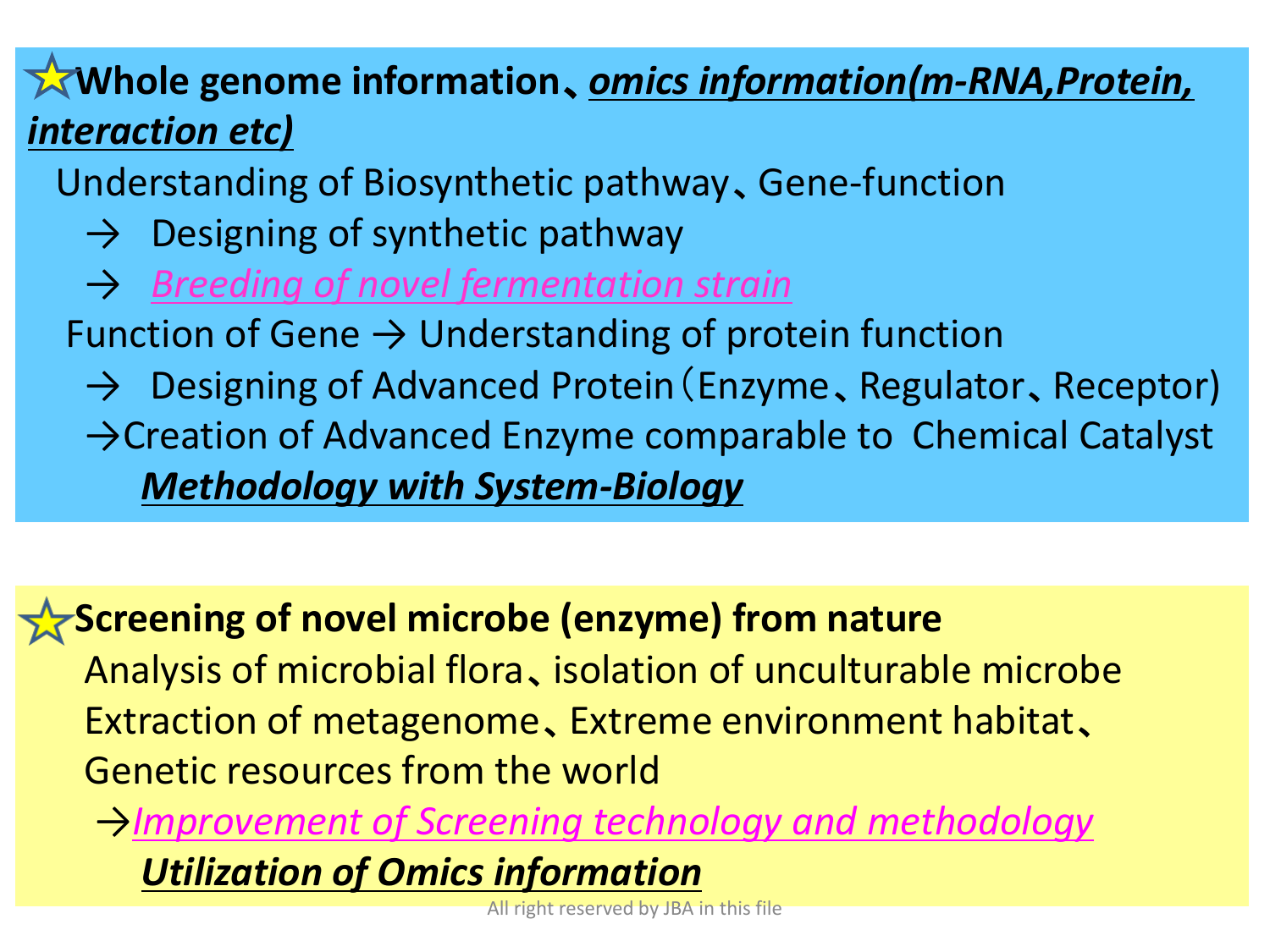## Strategy for breeding fermentation strain with omics information

1、Random mutation and selection by productivity 2、Introduction of genes on biosynthetic pathway 3、Selection of effective mutation and amplification

## Optimization of genome set Biosynthetic pathway

- ・Understanding of function of gene product
- ・Large size genome manipulation technology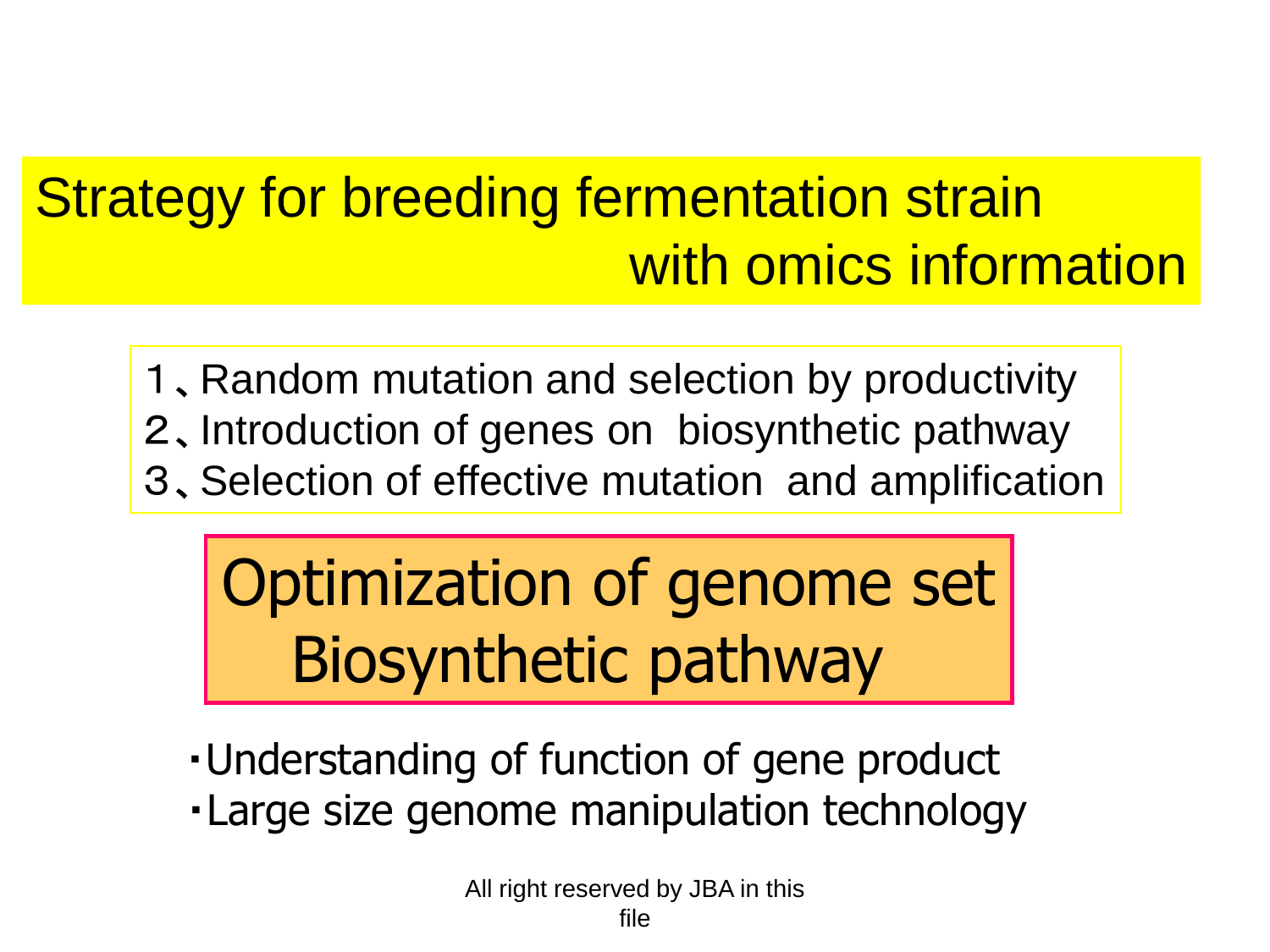## *Top-selling Pharmaceuticals 2002*

| <b>PRODUCT</b>                           | <b>TYPE</b>           | SALES(M\$)         |      | <b>PRODUCT</b>     | <b>TYPE</b>                   | SALES(M\$)                              |
|------------------------------------------|-----------------------|--------------------|------|--------------------|-------------------------------|-----------------------------------------|
| Atorvastatin                             | Hypolipidaemic        |                    | 7972 | Losartan           | Angiotensin II antag          | 2190                                    |
| Simvastatin                              | Hypolipidaemic        |                    | 5580 | Resperidone        | Antipsychotic                 | 2146                                    |
| Omeprazole Proton pump inhibitor         |                       |                    | 4623 | Venlafaxine        | Antidepressant                | 2072                                    |
| Erythropoietin                           | Antianaemic           |                    | 4269 |                    |                               | Esomeprazole Proton pump inhibitor 1978 |
| Amlodipine                               |                       | Calcium antagonist | 3846 |                    | Fexofenadine Antihistamine    | 1915                                    |
| Lansoporazole Proton pump inhibitor 3766 |                       |                    |      | Clopidogrel        | Platelet antiaggreg           | 1638                                    |
| Olanzapine                               | Antipsychotic         |                    | 3689 | <b>Insulin</b>     | Antidiabetic                  | 1880                                    |
| Paroxetine                               | Antidepressant        |                    | 3067 | <b>Oestrone</b>    | Hormonal                      | 1880                                    |
| Celecoxib                                | Cox-2 inhibitor       |                    | 3050 | Loratadine         | Antihistamine                 | 1802                                    |
| Sertraline                               | Antidepressant        |                    | 2742 | <b>Amoxicillin</b> | Antibiotic                    | 1778                                    |
| Interferon-a                             | Antiviral             |                    | 2736 | Sildenafil         | Phosphodiest. inhib           | 1735                                    |
| Rofecoxib                                | Cox-2 inhibitor       |                    | 2530 | Valsartan          | Angiotensin II antag          | 1654                                    |
| <b>Fluticasone</b>                       | Antiasthma            |                    | 2434 | Citalopram         | Antidepressant                | 1589                                    |
| Gabapentin                               | Anticonvulsant        |                    | 2269 | Leuprolide         | Anticancer                    | 1537                                    |
| Pravastatin                              | <b>Hypolipidaemic</b> |                    | 2266 | Oxycodone          | Analgesic                     | 1529                                    |
| Erythropoietin                           | Antianaemic           |                    | 2260 | Azithromycin       | Antibiotic                    | 1516                                    |
| Alendronate                              | <b>Bisphosphonate</b> |                    | 2250 |                    | Montelukast Leukotriene antag | 1505                                    |

#### Natural product derivative / hormone, growth factor file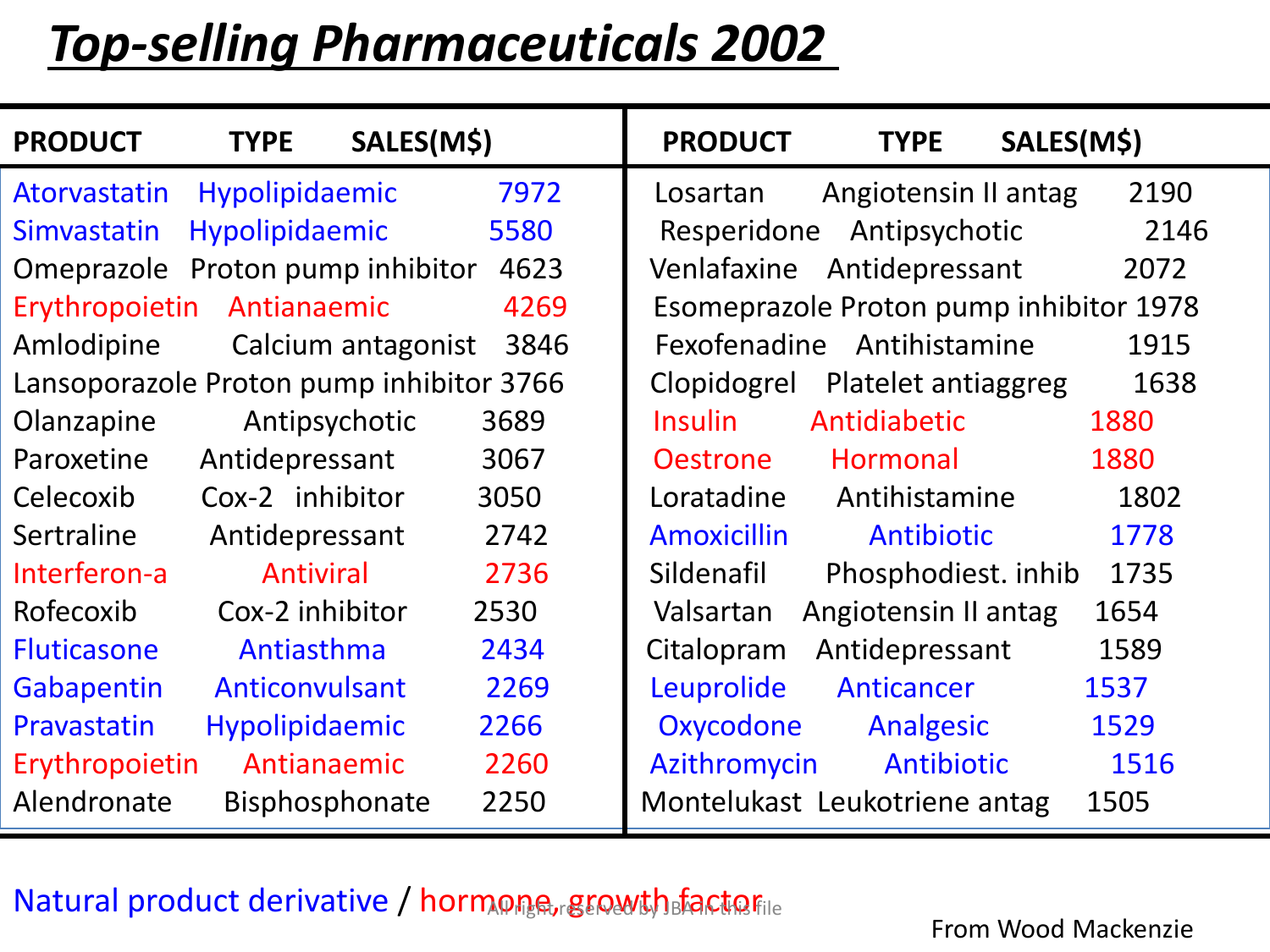#### Chemical compounds developed as medicine between 1981 to 2002 in the world

#### Among 877chemical compounds 61% as Natural Product

| Natural product                    | 6%    |
|------------------------------------|-------|
| Natural product derivatives        | 27%   |
| Natural Core + Chemical conversion | $5\%$ |
| Natural product Mimic              | 23%   |

| <b>Antibiotics</b> | 78% |
|--------------------|-----|
| Anticancer         | 74% |

Cholesterol Management **Diabetes Arthritis Depression** 

Natural products have much higher Structural diversity than Combi.Chem. products

All right reserved by JBA in this file **Prod.,66、1022、2003 NCI**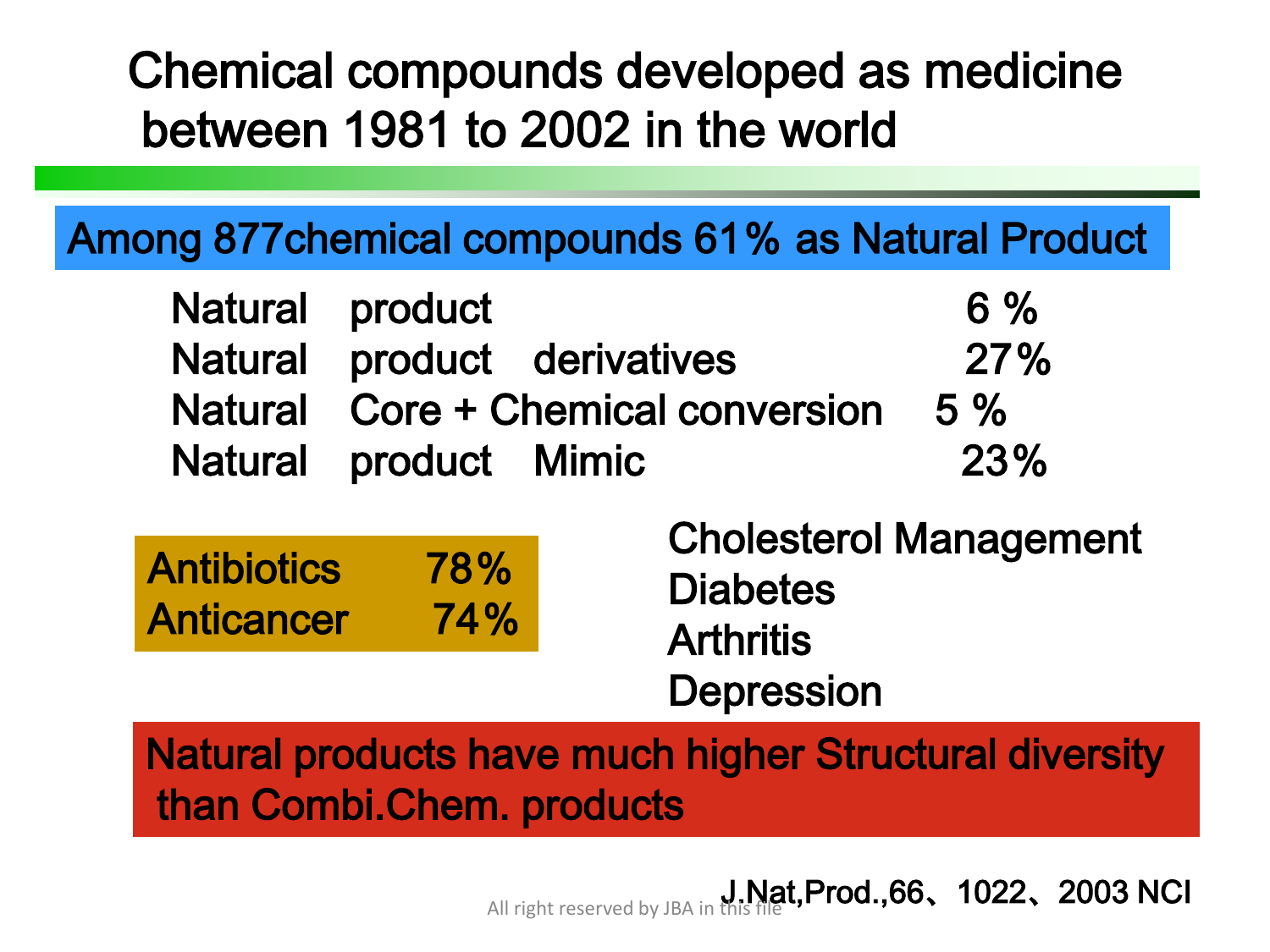#### **Distinctive in chemical diversity space**



*J. Chem. Inf. Comput. Sci***., 43, 218 (2003)** 

**Principal components analysis (PCA)**

- ・**molecular weights**
- ・**number of chiral centers**
- ・**number of N, O, S, halogen atoms**

・

・

・

- ・**ring of fusion degree**
- ・**number of rotatable bonds**

**Combi.Chem.products have limited space** ◆ ◆**Developed drugs and natural products have broad and similar space**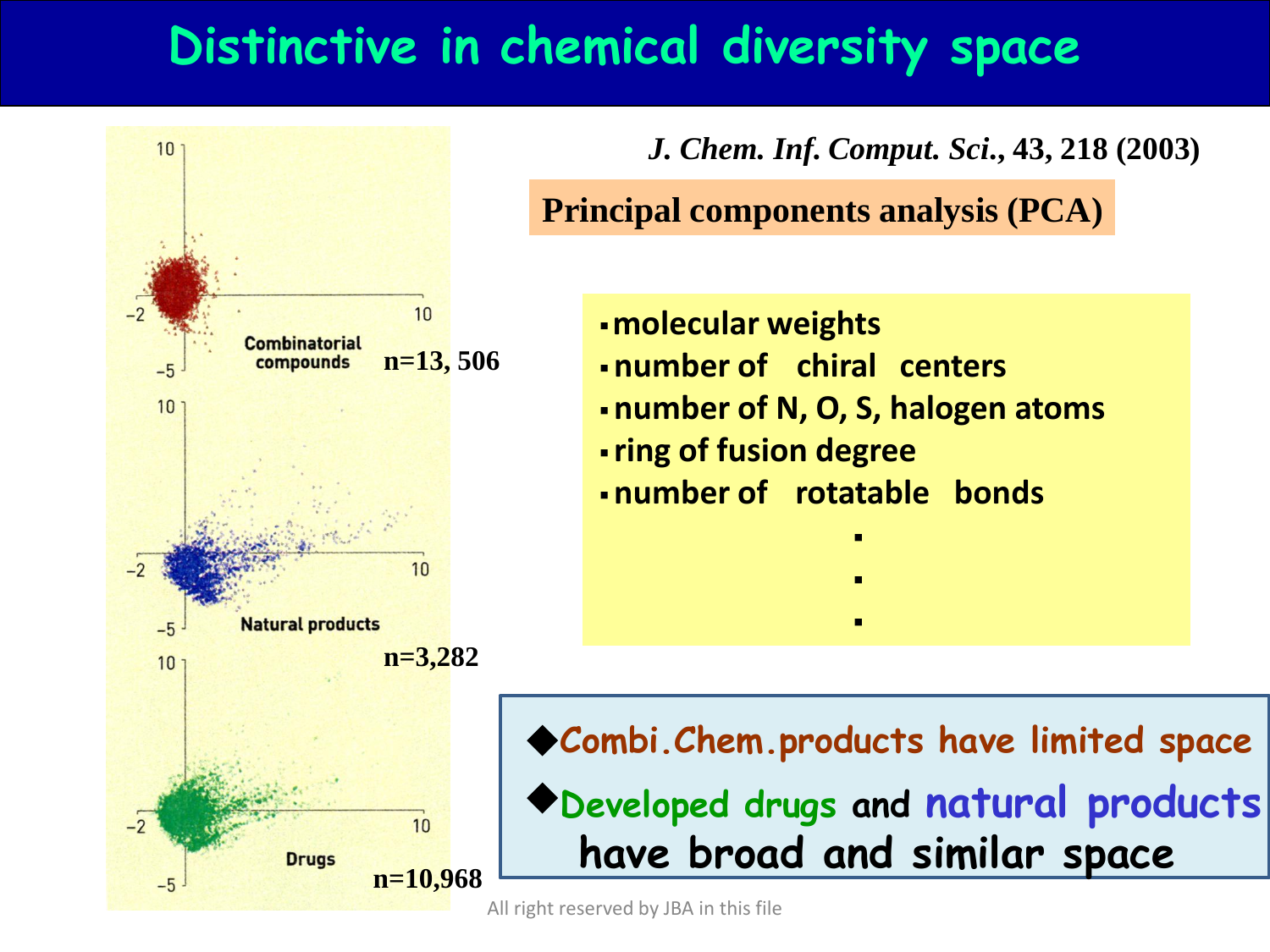☆**Among 1073 medicines approved by FDA between 1981 to 2010 64% chemical compounds come from natural products or derivatives.**

### *Actynomycetes*

- ・Half of 20000 biological active compounds originated from microorganism comes from Actynoycetes
- ・One rare Actinomycetes strain produce four novel and five known compounds
- ・One Actinomycetes strain posses over 30 secondary metabolite biosynthetic genes.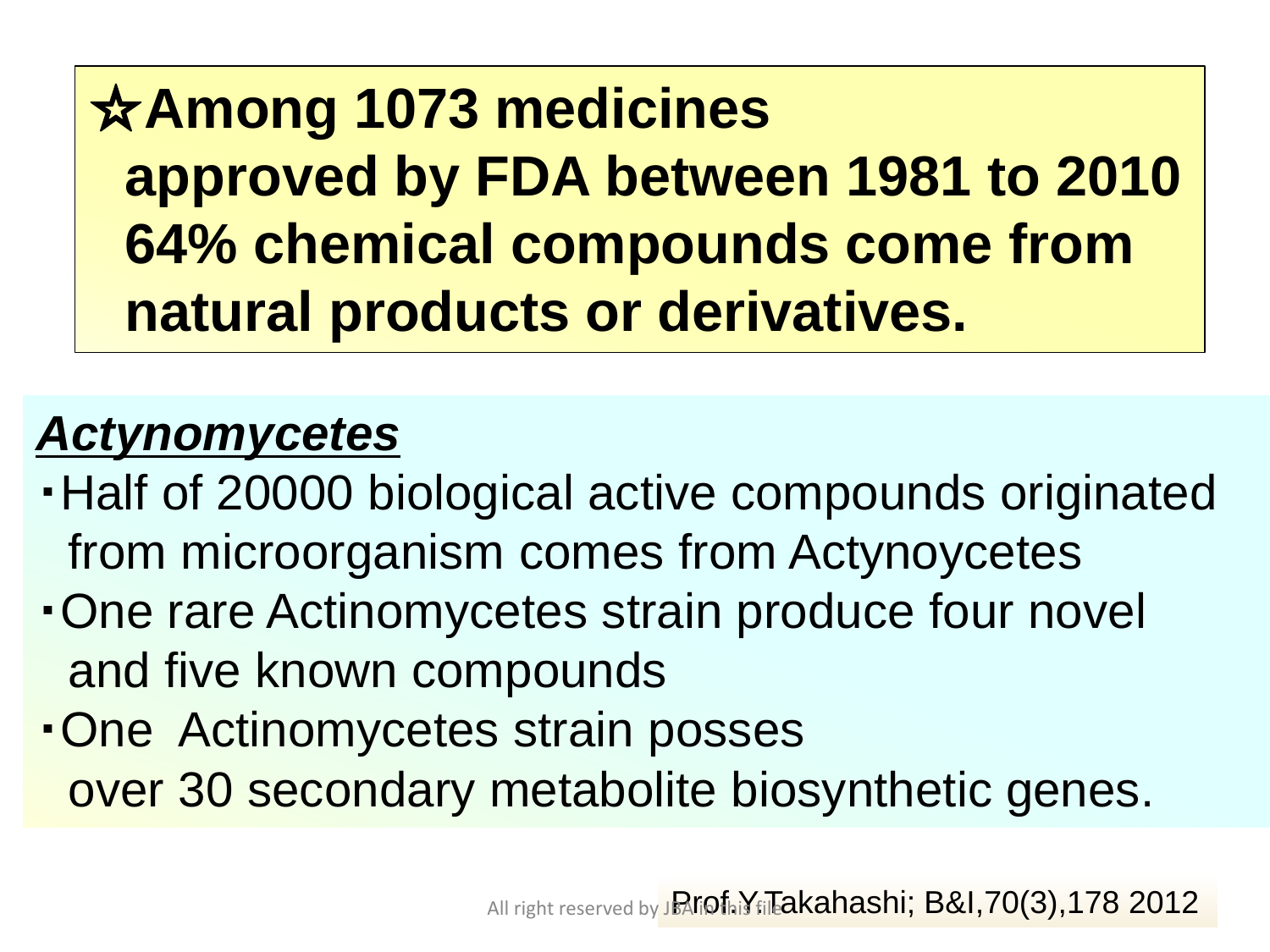#### **Perspectives of Microbial Screening system**

### **Biological Diversity**

**Lead Compound** 

**Only 0.1% of Microbes in Soil is Culturable Utilization of `Genes` from Unculturable Microbes Combinatorial Genomics, Combinatorial Biosynthesis**

 **Full-activation of biosynthetic pathway**

## **Genetic Diversity**

**Combination of Chemical Analysis and Genomic Data base**

**→ Efficient Screening for Compound**

## **of Novel Lead Compound**

**Derivatization on Novel Structural Base by Combichem Utilization of Microbial enzymes for Conversion → Combinatorial Biocatalysis**

#### All right reserved **Chemical Diversity** file